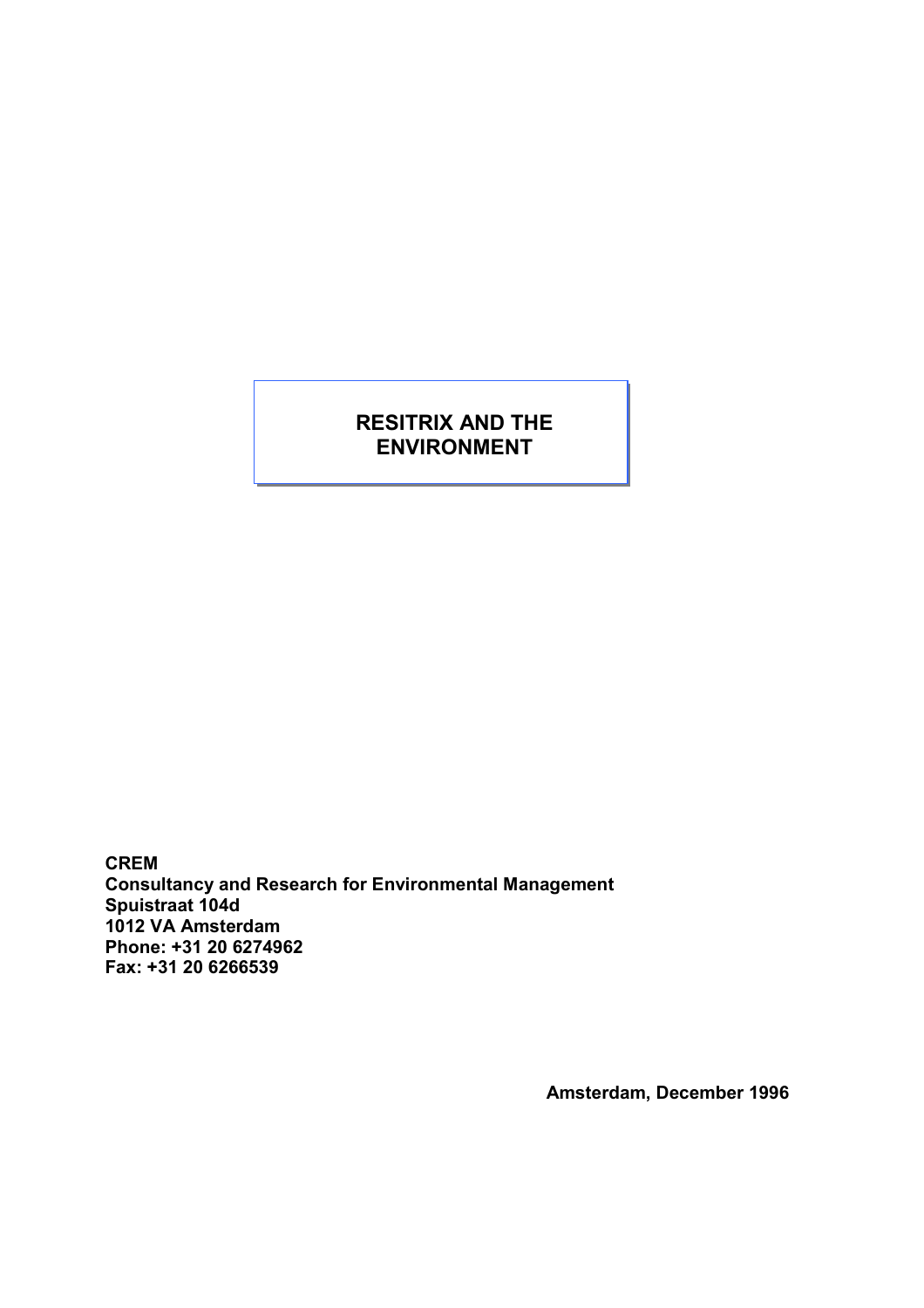# Resitrix and the Environment

#### 1. Introduction

Environmental considerations are playing an increasingly important part in the choice of products and materials in the construction sector. In the case of roofing systems for flat roofs, this concerns mainly materials based on bitumen, polyvinyl-chloride (PVC) and EPDM (synthetic rubber) such as Resitrix.

Resitrix is made up of different layers. The sub-layer is composed of SBSmodified bitumen. The top layer is EPDM, covered on both sides with a coating of thermo-plastic elastomer (TPE-coating). The TPE-coating makes for a good adhesion with the SBS-bitumen, also allowing for hot welding of the overlapping sections.

In order to get a clearer picture of the environmental aspects of Resitrix, Phoenix AG commissioned the Amsterdam based environmental consultancy firm CREM to perform a quantitative life-cycle assessment (LCA). The following LCA distinguishes between three different techniques of application:

- Loose laid with ballast
- Mechanical fixing systems
- Bounded systems

The main objective of the LCA was to clarify whether the application of Resitrix on flat roofs is an environmentally sound method. Additionally, the LCA is an instrument for further environmentally friendly product development. The results of a LCA indicate, which adaptations produce the highest environmental gains. The following LCA compared Resitrix to other current roofing systems based on bitumen and PVC.

The following publication contains a summary of the primary results to the CREM-report: 'Environmental effects of roofing systems for flat roofs'.

# 2. What is a LCA?

The LCA of a product determines all potential environmental effects of the entire production chain ('from the cradle to the grave'). Figure 1 represents the global product life cycle for Resitrix.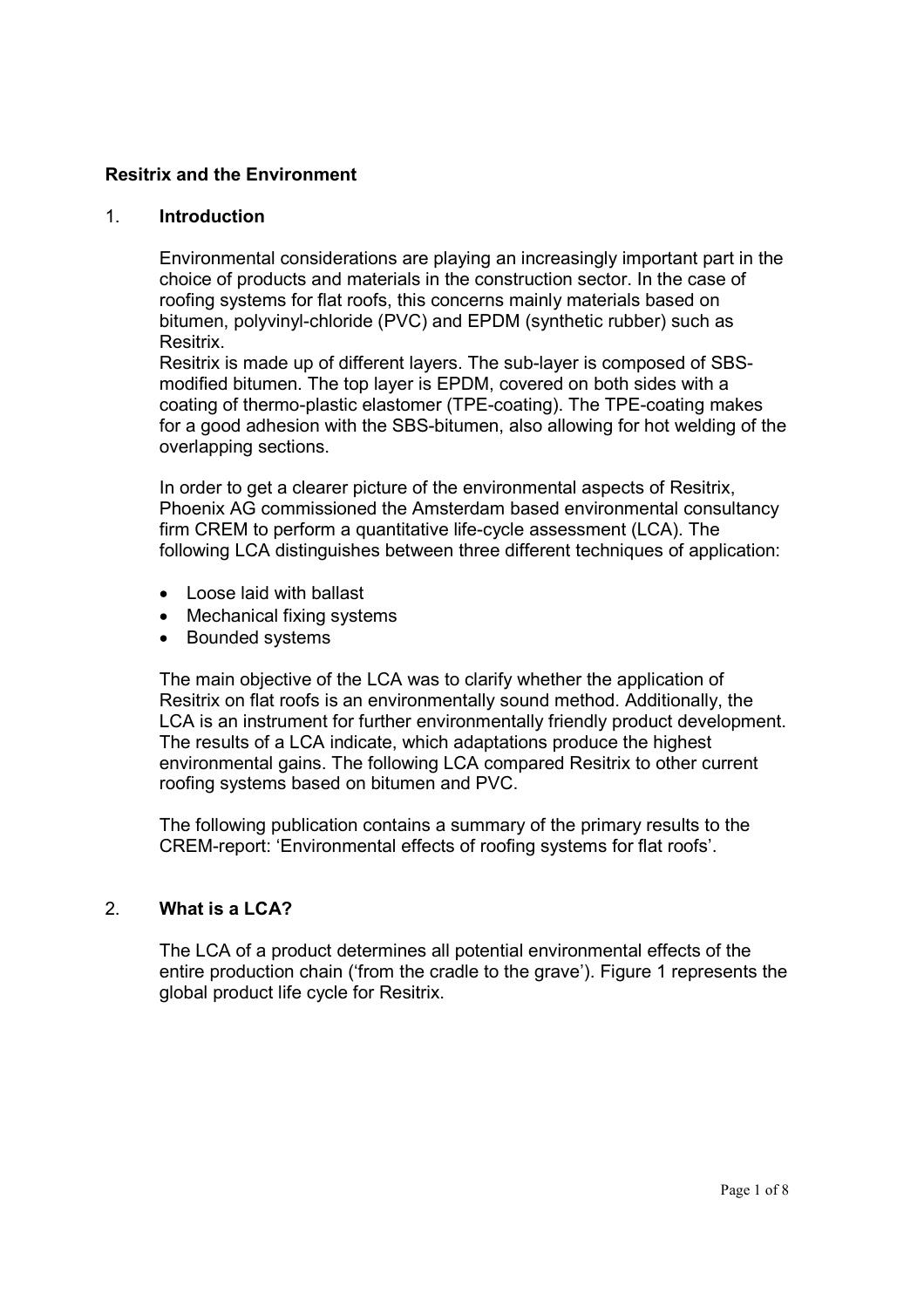



The underlying LCA-method in this study was devised by the Centrum van Milieukunde (CML – Centre of Environmental Science) in Leiden, the Netherlands. Furthermore, it attempted to follow the guidelines of the concept of the ISO-norm 14040 for LCAs and of the SETAC (Society of Environmental Toxicology and Chemistry).

The point of departure in a LCA is a functional product unit. The most relevant function of Resitrix is, of course, the covering of a certain amount of square meters of flat roof. Apart from the quantity of material per square meter, durability, as well as the cost of upkeep of the product, are relevant to the functional unit. A short life span always goes hand in hand with early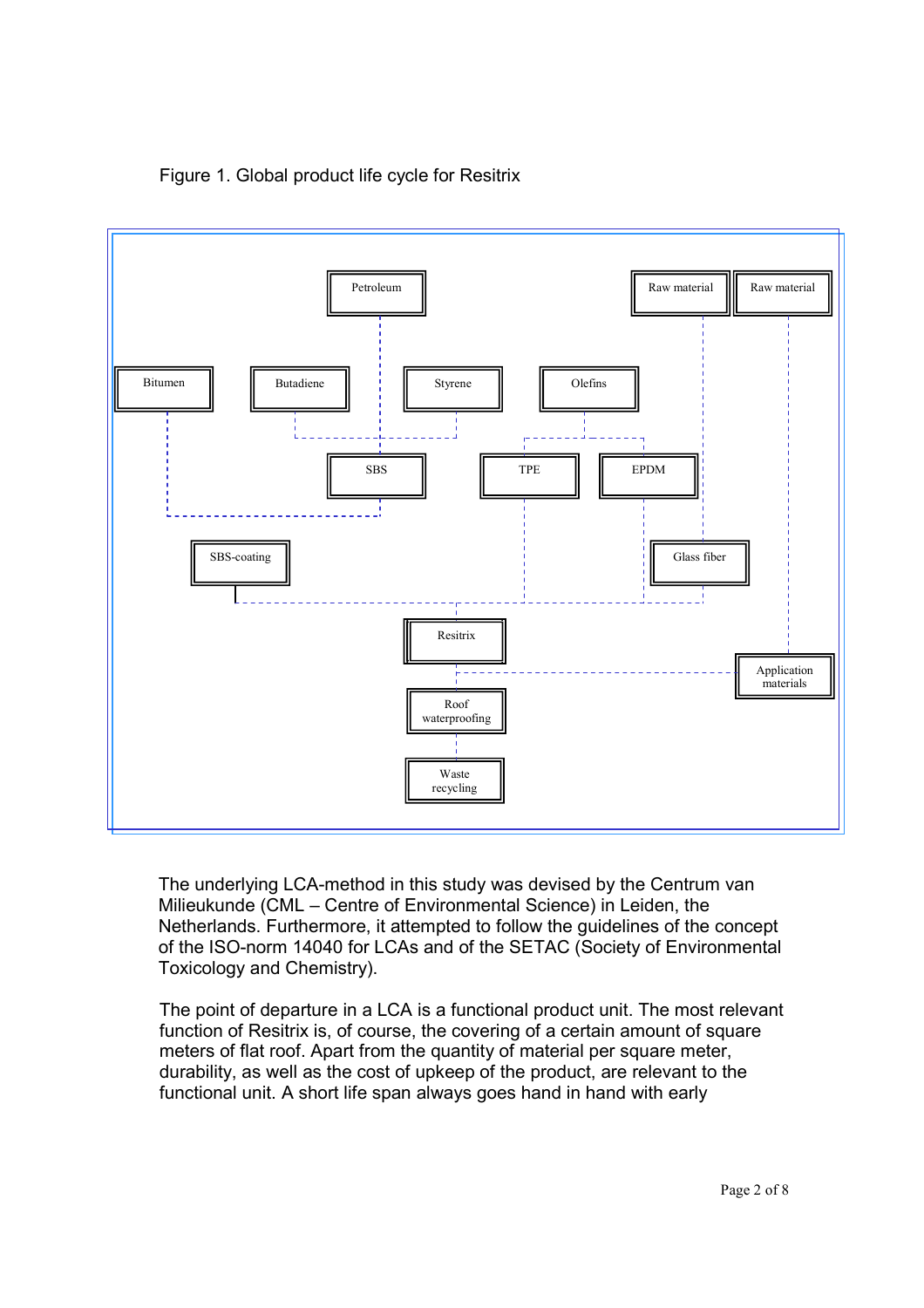replacement and as a consequence with higher material consumption. The environmental impact is therefore established for a standard given time.

The survey uses the following functional entity:

The covering of a flat roof with a surface of 1000 square meters for a period of fifty years.

The choice for sub-layer was an isolation layer of mineral wool, coated with bitumen depending on usage. Additional provisions for rainwater drainage or rain gutter ware not included in the study.

#### 3. What is the environmental impact?

The survey scrutinized all relevant processes in the life circle of Resitrix for their environmental effects, including transport. The CREM Report 'The Environmental Impact of Roofing Materials for Flat Roofs' also contains a detailed justification of underlying parameters.

Resitrix was tested for the following effects on the environment:

**Depletion of raw materials**: use of finite resources.

Greenhouse effect: emissions that contribute to global warming.

**Acidification**: increased acidity, generated by the release of sulphur dioxides, nitrogen oxide and ammonia into the atmosphere.

**Nutrient pollution:** excessive enrichment of water and soil with mineral nutrients, as phosphates and nitrates.

**Smog:** emissions of volatile hydrocarbons, which generate smog.

Aquatic eco-toxicity: emission of environmentally harmful substances in water.

Human toxicity: emission of substances hazardous to man.

Waste: dumped waste as an indication of pressure on public space.

**Energy consumption:** Is the cause of major environmental problems (amongst others, the greenhouse effect, acidification), which are as a consequence interconnected.

A number of effects on the environment were not taken into account. Resitrix has, for instance, no implications for the thinning of he ozone layer, because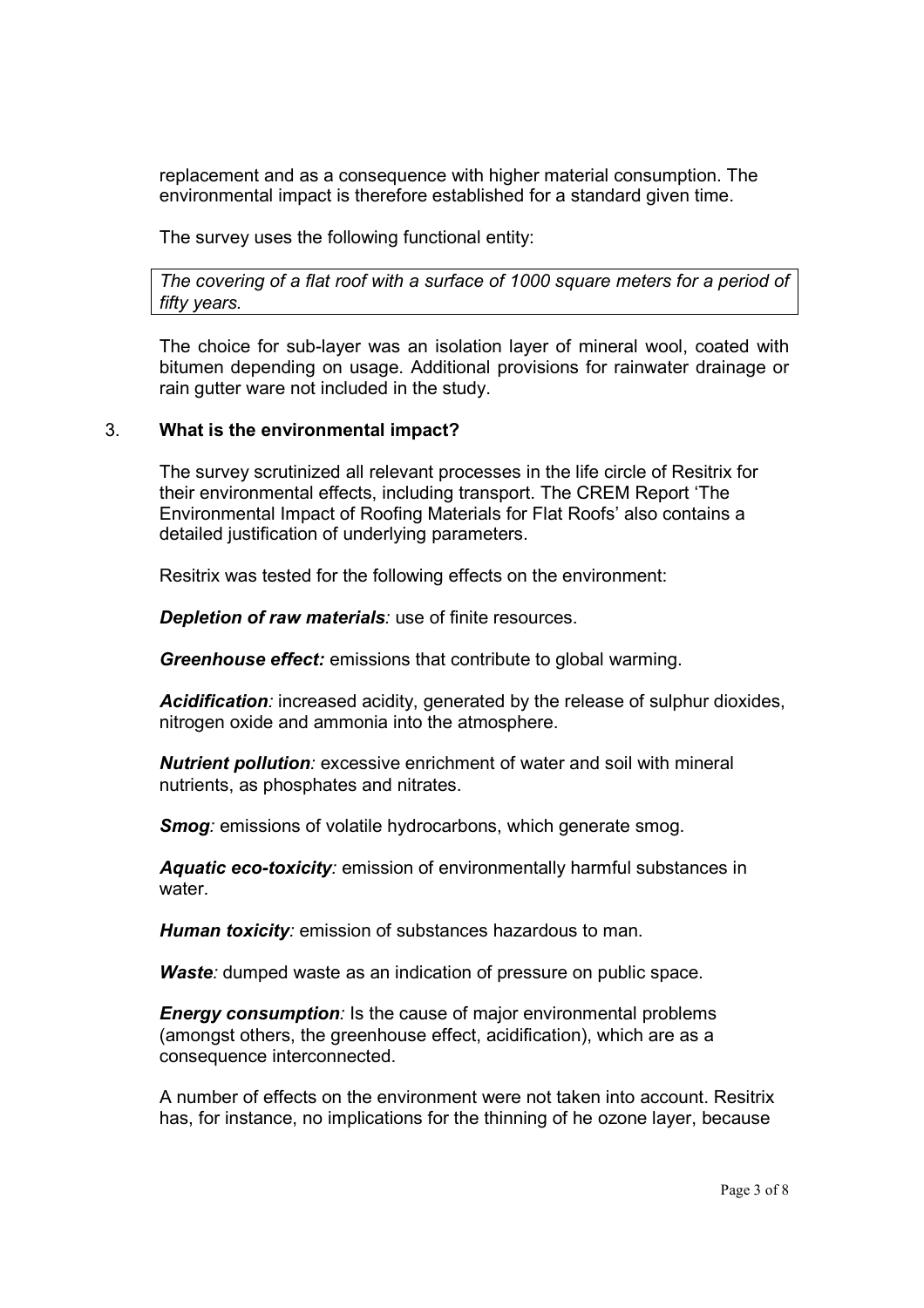Resitrix does not release any CFCs or HCFCs during the life cycle. Also other environmental effects, such as waste heat, noise, pollution, bad odors, or soil pollution have no relevance with regard to Resitrix or can not be quantified sufficiently.

Thus far, there is no generally accepted method to add up all the different environmental effects. As a result, it is not possible to put the environmental impact of Resitrix into a single figure. Even if a product does not get the best results with respect to all environmental effects, it is, from an ecological point of view, not possible to single out one product as the best.

A separate environmental analysis was done for the three different applications systems for roof covering for Resitrix.

#### 4. Loose laid with ballast

The sheets are loosely fitted on the roof and the overlap is hot hair welded and then ballasted with gravel and / or stone tiles. On average, the placement of Resitrix calls for the use of 3.88 kg sheets (1.08 m²) and about 66 kgs gravel on one square meter of flat roof. Based on the material features and practical experience with Resitrix, the expected life span of the roof covering system is 50 years.

The energy consumption during the entire life cycle gives an important indication of the total environmental impact, because many environmental effects are strongly related to the energy consumption. The greenhouse effect, acidification, nutrient pollution, smog and human toxicity are on the whole determined by the energy consumption.

The total energy consumption of Resitrix is relatively low with regard to this mode of application method. Loose laid waterproofing of the average home with a flat roof of 45m<sup>2</sup> with Resitrix demands almost 4.7 GJ during the entire life cycle. This compares to the 13 % of the energy that is used annually for the heating of well-insulated houses.

The production of material, as well as the transport requires energy consumption. The contribution of gravel to the total energy consumption in the life cycle of Resitrix seems to be considerable: more than 25 %.

Apart from the exploitation of petroleum and natural gas, the exploitation of Zinc contributes to the problem of depletion of raw materials (Zinc is used as a stabilizer and the global supply is limited). Emissions of hydrocarbons and oil in water are important contributors to eco-toxicity - especially severe in the case of exploitation and refining of petroleum. Most of the waste is caused by the ballasting material.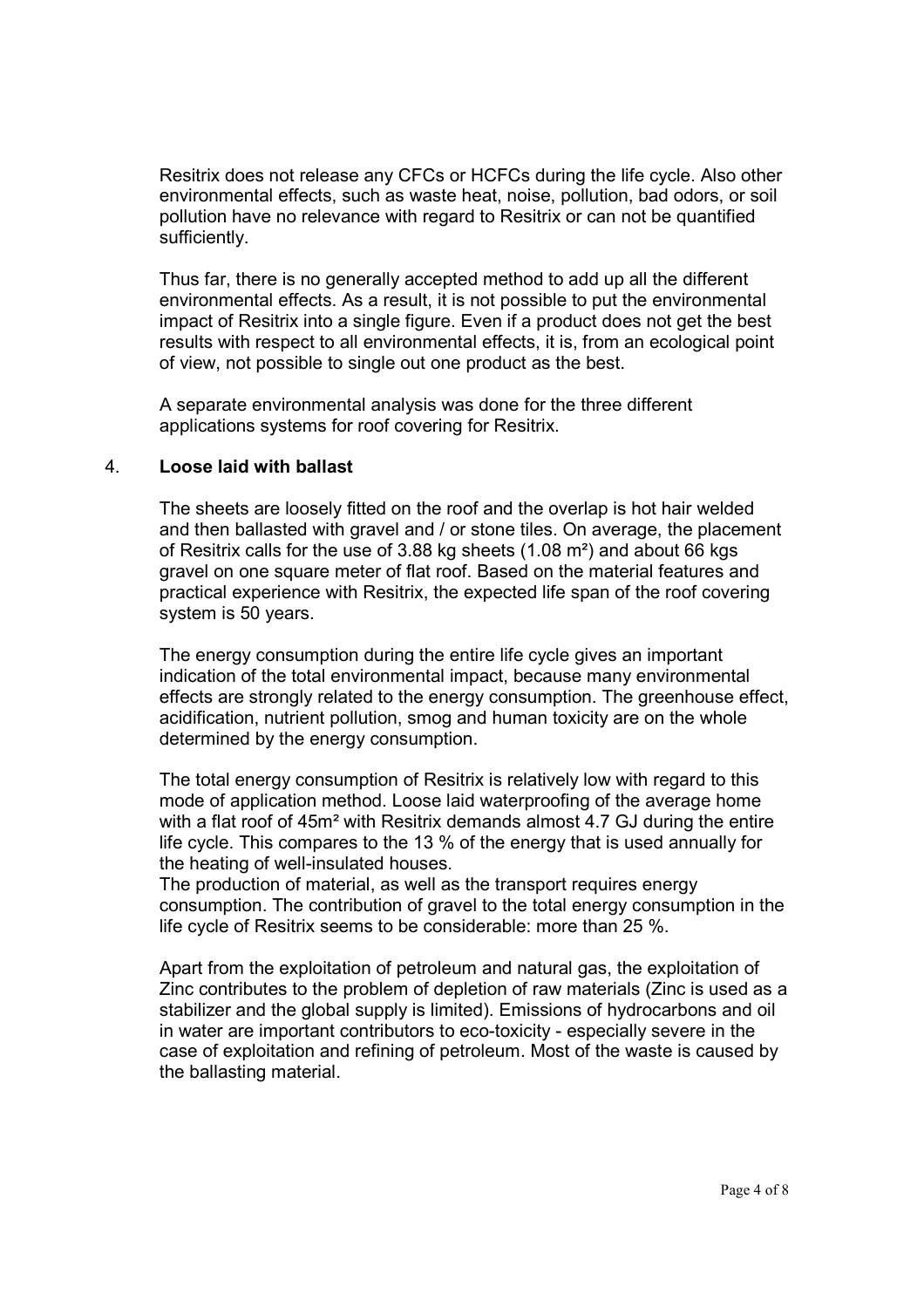Ballasted roofing with Resitrix, is, from an environmental point of view, superior to other current systems. Especially when the longer expected life span of Resitrix is taken into account. But even if the other roof covering systems had the same life span, Resitrix holds more than equal to the other systems from an environmental point of view. Therefore, the Resitrix system is an environmentally sound choice.

# 5. Mechanically attached systems

This method of application is quite common. Galvanized steel pressure distribution plates hold the sheets in place by means of screws, in order to prevent the tearing of the roof sheets. The placement of the roof sheets requires 4.06 kg (1.13 m²) Resitrix per m². It also requires about 42 grams galvanized steel screws and 119 grams pressure-distribution plates per m². Hot welding fuses the overlap of the roofing sheet. The life span of the roof covering system is expected to be around 40 years.

For an average house with a flat roof of 45m² the mechanical attachment of Resitrix requires almost 5.4 GJ, during the entire life cycle. This compares to 15 % of the energy that is used annually for the heating of most well insulated houses. The screws and washer plates account for 14 % of the total energy consumption in the life cycle of Resitrix. The low energy consumption limits the impact on the environment, with regard to energy related problems, as greenhouse effect and acidification.

The attached system has the same effect on depletion and eco-toxicity as the ballasted roofing system. Scarce Zinc, used as a stabilizer, contributes considerably to the problem of resource depletion. The exploitation and refining of petroleum is the main source of the emissions into water. At the end of the cycle, the weight of the roof sheets determines the amount of waste.

Mechanically attached roofing with Resitrix, is, from an environmental point of view, superior to other current systems. Especially when the longer expected life span of Resitrix is taken into account. But even if the other roof covering systems had the same life span, Resitrix holds more than equal to the other systems from an environmental point of view. Therefore, the Resitrix system is an environmentally sound choice.

# 6. Fully bounded system

A new development in self-adhesive sheets, like Resitrix, is the use of solvent free primer (partial adhesion). The glue is applied point by point on the roofing sheets. Hot welding connects the overlap. This placement requires 3.88 Kg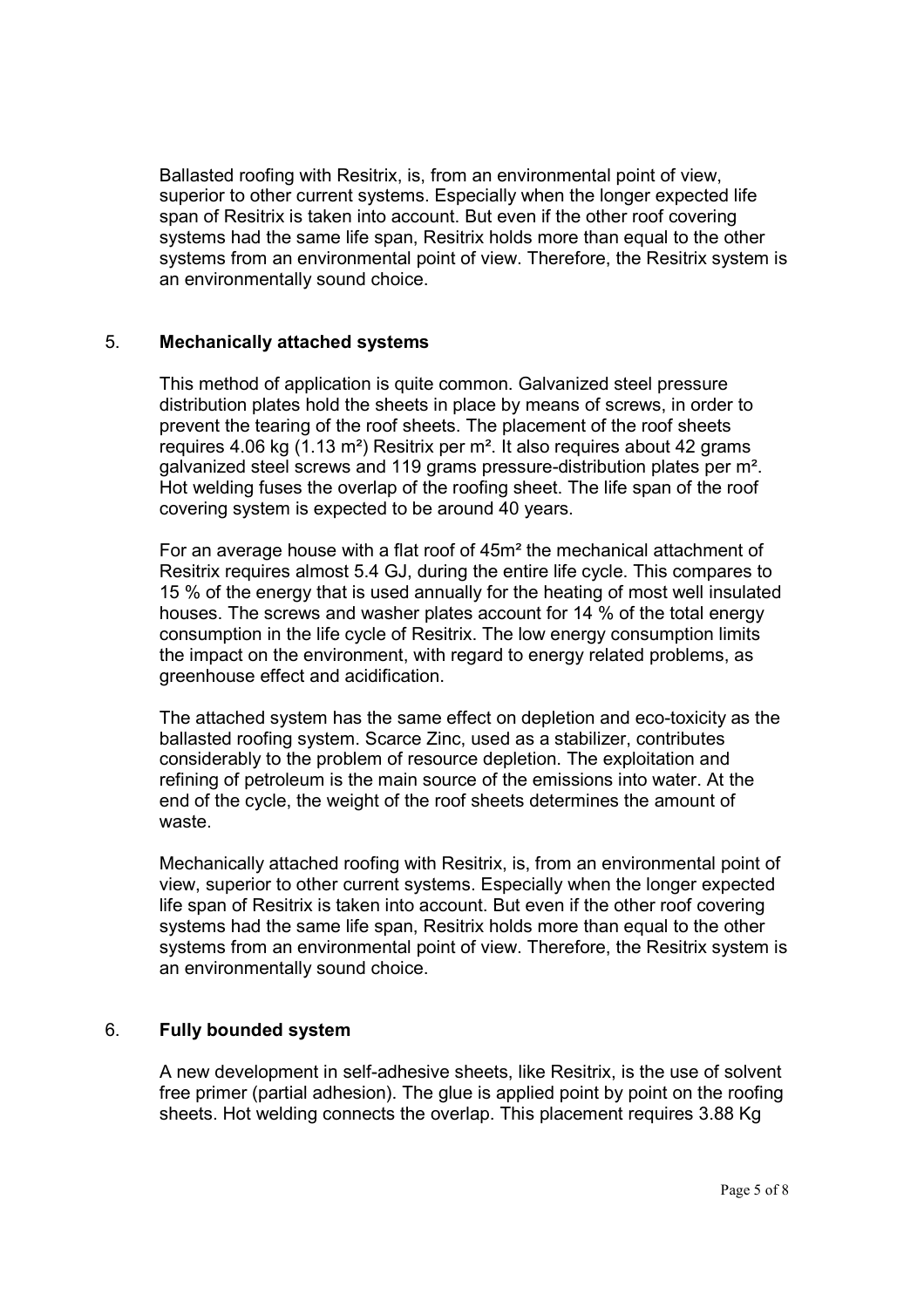Resitrix per sqm flat roof, 1.0 kg of bitumen as a sub-layer and 0.25kg solvent free primer

The expected life span by partially bounding is around 40 years.

Total energy consumption of Resitrix is relatively low with regard to this way of application. The adhered system covering of the average home with a flat roof of 45m² with Resitrix demands almost 4.8 GJ during the entire life cycle. This compares to 14 % of the energy that is used annually for the heating of most well insulated houses. The bitumen substrate and the primer are responsible for 9 % of the total energy consumption of Resitrix.

The adhered system has the same effect on depletion, eco-toxicity and waste as the mechanical roofing system.

Because of its long life span, partial adhesion of Resitrix is an environmentally sound choice. Even if the other roof covering systems had the same life span, Resitrix holds more than equal to the other systems from an environmental point of view.

#### 7. Life expectancy

From the environmental perspective, the EPDM-products are superior to the other roof covering materials in terms of life expectancy. This becomes apparent from the prior paragraphs. Assuming an equivalent life span, there are no clear differences regarding the other environmental implications.

Proceeding from practical experience, there are indeed strong indications of a longer life expectancy of EPDM roof covering in comparison with PVC and bituminous materials. However, this has not yet been proven conclusively by scientific research. In order to settle this question Phoenix AG has already started with product sustainability research.

# 8. Other environmental activities of Phoenix

With an eye on the future, Phoenix AG is looking for other opportunities to minimize the environmental effects of Resitrix further. The energy use in the production process holds the best starting points for improvements. They are also searching for an alternative for Zinc, which is currently is used as a stabilizer in EPDM.

The LCA performed by CREM assumed that all material would be land-filled at the end of the products life cycle. If materials were instead recycled, the environmental pressure would be reduced substantially.